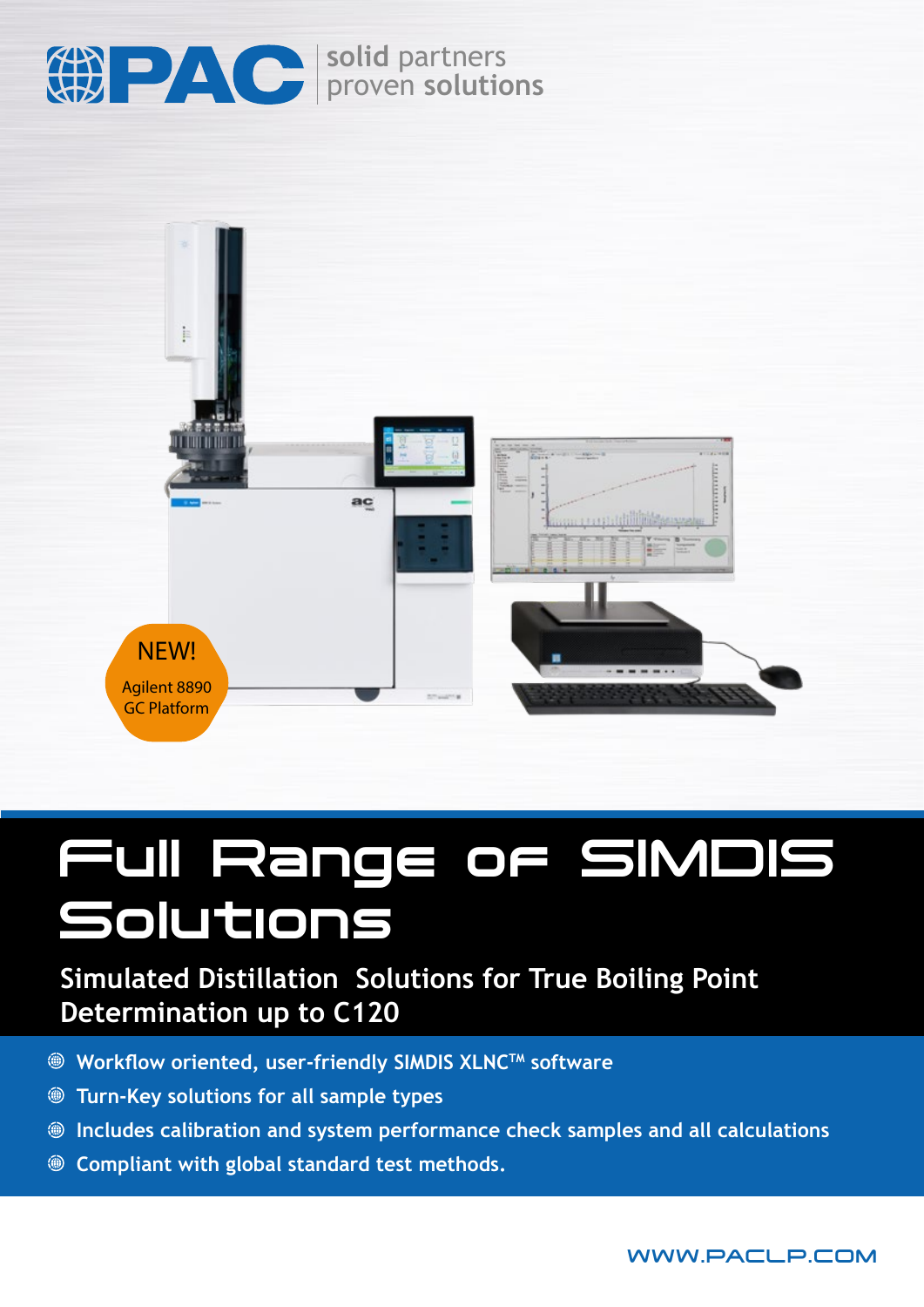## SIMDIS Solutions

### COMPLETE RANGE OF SIMULATED DISTILLATION ANALYSIS SOLUTIONS UPTO C120

Boiling point data is a major specification in characterizing petroleum streams. PAC provides complete, turn-key gas chromatographic solutions for accurate determination of true boiling point data – from naphtha up to crude oil samples. By completely automating every step in the analysis, AC SIMDIS applications provide fast and accurate boiling point results.

PAC adds unique value to the industry by offering a 100% guaranteed solution, delivered fully factory calibrated, tested to certified reference materials, fine-tuned fully dedicated to methods specified by the user. PAC qualified service engineers commission the instrument and provide operator/user training.

#### IN FULL COMPLIANCE WITH WOLRDWIDE STANDARD TEST METHODS

PAC's dedicated involvement in regulatory organizations guarantees that the system and the software calculations are in accordance with with accepted methods (ASTM, IP, ISO, DIN & others) listed in gasoline, jet fuel and diesel specifications.

## KEY ADVANTAGES

#### **BETTER HARDWARE, SMARTER SOLUTIONS**

- Temperature Programmable Inlet. Recognized "Best in Market" inlet for Simulated Distillation. Easy to maintain, with Septum Purge for clean repeatable baselines
- Light Solvent Optimized Automated Liquid Sampler(ALS): Improves injection precision by optimized cooling , optimizes airflows around sample trays in ALS (lowering temperature)
- AC CNS SIMDIS: Dedicated analyzer for simultaneous determination of boiling range distribution of Carbon, Nitrogen, and Sulfur in crudes as such or in final products
- AC 8634™ Analyzer: For accelerated D86 correlation data of jet fuel and diesel
- AC Crude Oil analyzer: For more accurate data. Combines D7169 High temp SIMDIS results with D7900 DHA FE results, avoiding D7169 CS2 related quenching
- SIMDIS XLNC Software:
	- Compatible with major Chromatography Data Systems (tested with Openlab, EZChrom, Chemstation, ChromPerfect, Chromeleon, Galaxie, CompassCDS, Atlas.
	- Supports Spanish, Chinese, Portuguese, Russian, Korean and French languages.

#### **EASY OPERATION FOR ACCURATE ANALYSIS**

- Fast, Work-flow, oriented intuitive interface (one-click access, drag-and-drop, smart filter)
- Configurable import, processing, reporting and LIMS transfer of results.
- Automated Blank subtraction, calibration and system validation
- Define Different Test Methods and Product Definitions
- Start and End elution algorithm, Solvent Detection&Exclusion • Customizable QC and Calibration Definitions, graphical QC
- results (instant pass/fail view)
- Drag&Drop DHA Crude Merge function
- Audit Trail and tracking of linked data files.

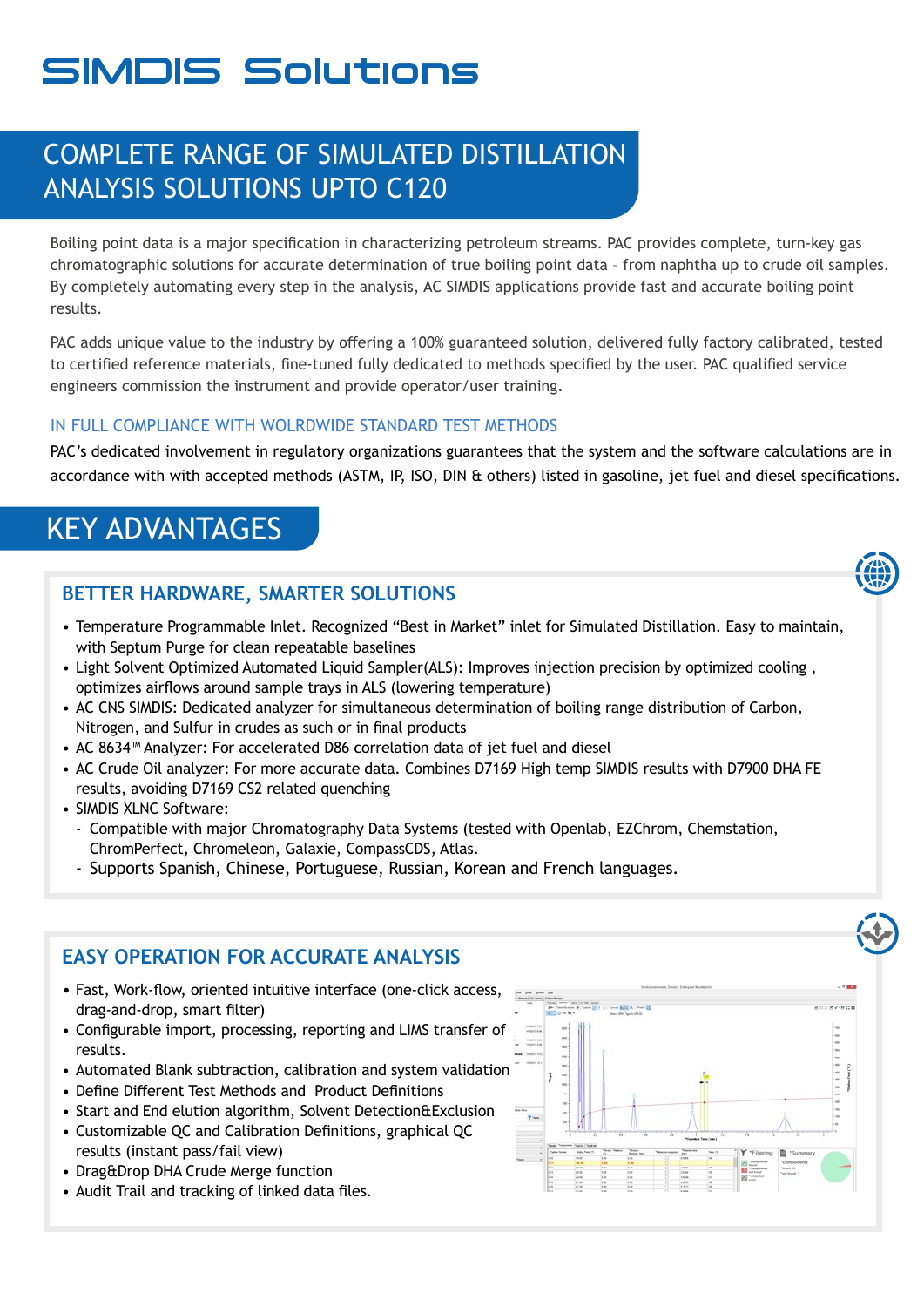#### **NEW – AUTOMATE YOUR LAB WITH SUPPORT FOR NETWORKED CHROMATOGRAPHY DATA SYSTEMS**

AC SimDis XLNC software now includes a highly advanced architecture to seamlessly integrate the application into your networked CDS environment.

AC SimDis XLNC helps you to optimize your laboratory workflow by easily accessing data from different workstations, and reduce transcription errors with advanced LIMS and CDS integration. Reduce cost and improve quality by using the advanced automation capabilities embedded in the software.

AC DHA XLNC is built on the same platform and can be easily installed alongside SimDis software. A similar look and feel guarantees operator training requirements are kept to a minimum. Additionally, this ensures merging SimDis and DHA data for crude oil analysis is highly intuitive.

#### **DEDICATED CORRELATIONS AND CALCULATIONS**

- Correlation to D86 (Physical Distillation) for Jet Fuel and Diesel
- Correlation to D86 according STP-577
- Correlation to D1160
- NOACK according DIN 51581-2
- Motor Oil Volatility (MOV) according ASTM D6417
- Reid Vapor Pressure (RVP) according ASTM 323
- Light Crude Oil Volume conversion
- Customizable Cut points (temperature and %OFF)
- Flashpoint according ASTM D7215
- Volume Average Boiling Point (VABP)
- Bureau of Mines Correlation Index (BMCI)
- Average Molar Mass
- Specific reports for CNS (Sulfur and Nitrogen SIMDIS

#### **EXTENSIVE SIMDIS REPORT OPTIONS, FULLY CONFIGURABLE PER PRODUCT/TEST**

- Chromatogram and boiling point distribution plot
- BP vs %OFF, Recovery for non-eluting samples
- Retention Time or Boiling point x-axis, Temperature in °C/F
- Overlays of (corrected) Sample, Blank, Calibration chromatogram, BP plot, Cut points, Carbon number
- All Correlations and Specific Calculations
- QC Reference check-report
- DHA Crude Merge Report
- Specific CNS reporting
- Peak skew and column resolution parameters
- Output of report to several formats, such as CSV/Excel, PDF file, or copy-to-clipboard for reviewing the results outside the SIMDIS software



Report Layout Configuration Form

Client







Client Client

#### WWW.PACLP.COM